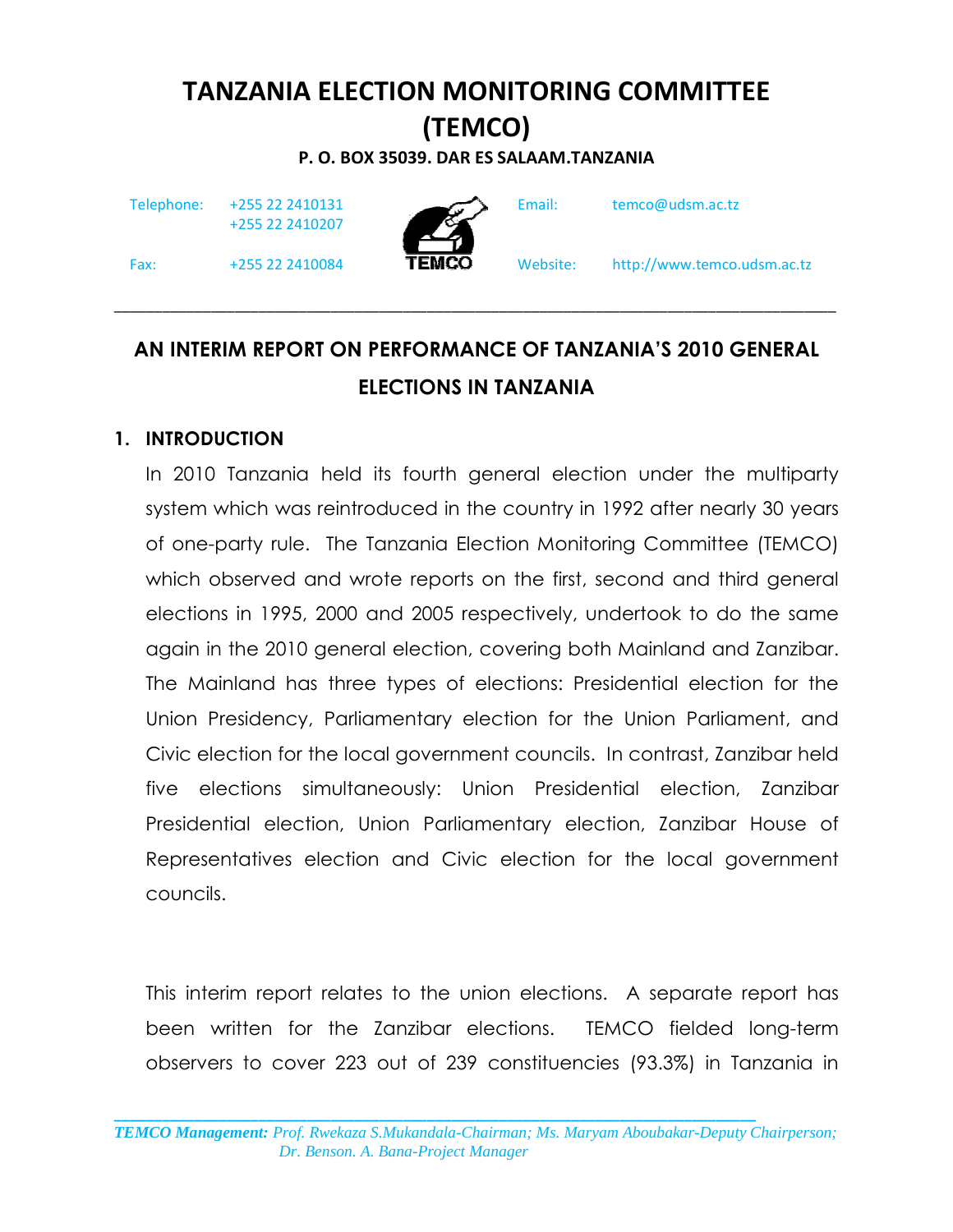September 2010. These were joined by 7,363 short-term observers (STOs) to observe or "watch' the polls on the election day, 31st October, 2010. The purpose of the interim report is to give an overview of the trends of the electoral process leaving details to the full report to be written when the detailed field reports have been analysed. We shall have a word on each of the four main steps of the electoral process, namely: (i) registration of voters; (ii) nomination of candidates; (iii) campaigns, and (iv) election-day activities: voting, vote counting and declaration of results.

For the purpose of this interim statement, the LTOs and STOs were required to make rapid assessments of the nomination, campaigns and electionday activities (up to declaration of some results) and wire them to TEMCO headquarters in Dar es Salaam. These rapid assessments provide the trend of the three electoral processes and enable us to predict the extent to which the total electoral process can be considered 'free and fair'. They were asked to score each of the three electoral steps as follows:

- i. 0% or letter grade F: to mean an election (or electoral step) which has failed totally in terms of management, compliance with electoral rules, code of conduct and fairness; and therefore it does not come to normal finality.
- ii.  $1 39\%$  or letter grade E: to mean an election (or electoral step) with so many managerial problems and irregularities that most major stakeholders (voters, candidates, parties) reject or are likely to reject the final results.
- iii. 40 49% or letter grade D: to mean that the election process has acts of violence, intimidation, favouritism, corruption, etc.
- iv. 50 59% or letter grade C: to mean the election permits free participation of stakeholders (voters, candidates, parties, others), but there are many instances where bigger parties (or especially the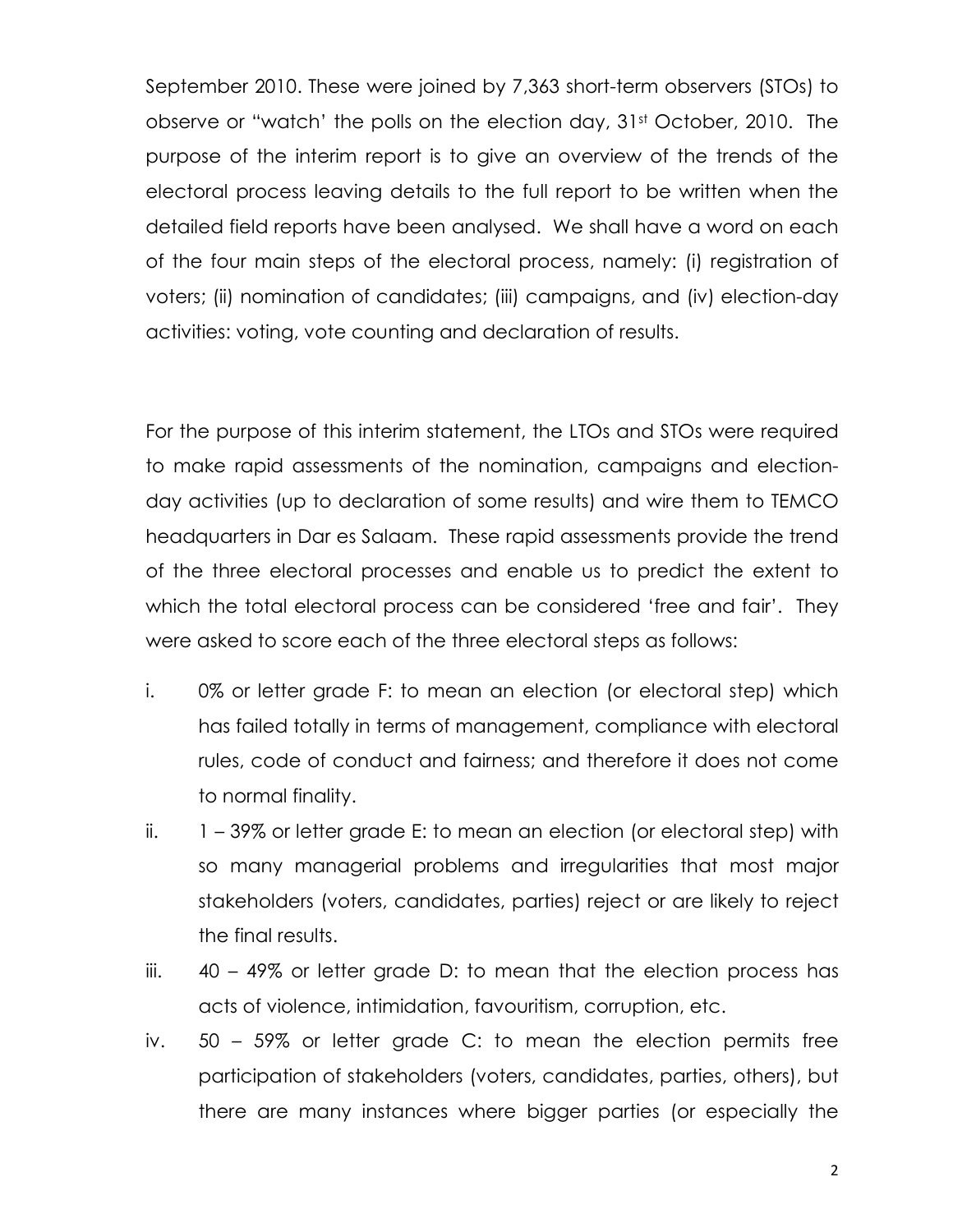ruling party) break the rules with impunity. That is to say, the election is free but not fair.

- v. 60 79% or letter grade B: to mean an election (or electoral step) which is generally free and fair, but still has short-comings which work against fortunes of some stakeholders (voters, candidates, parties, etc.). It is a 'qualified' free and fair election (or electoral step).
- vi. 80% or more or letter grade A: to mean an election with only a few short-comings which do not affect the overall results. It is a clean free and fair election.

#### 2. REGISTRATION OF VOTERS VERSUS VOTER TURNOUT

The National Electoral Commission (NEC) and the Zanzibar Electoral Commission (ZEC) organized two rounds of voter registration so as to update the Permanent Voters' Register. Non-registration of some eligible voters would be more a result of inadequate voter and civic education than the lack of effort by NEC and ZEC.

NEC registration figures for the 2010 elections stand at 19.6 million, a figure which has been questioned by opposition parties (especially CHADEMA). They claim that the figure is unrealistically high for an estimated population of 40million and that there may be political motive for exaggerating the figure. The NEC explanation is that the figure is based on the 2003 population estimate of 44million. Voter turnout in many voting stations observed by TEMCO in Tanzania were lower than the estimated figure, in some places by 50 per cent or less. If this happens to be the pattern, explanations will have to be found to clear the cloud.

There are two other points of controversy regarding voter registration on Mainland Tanzania. The existing system does not have adequate controls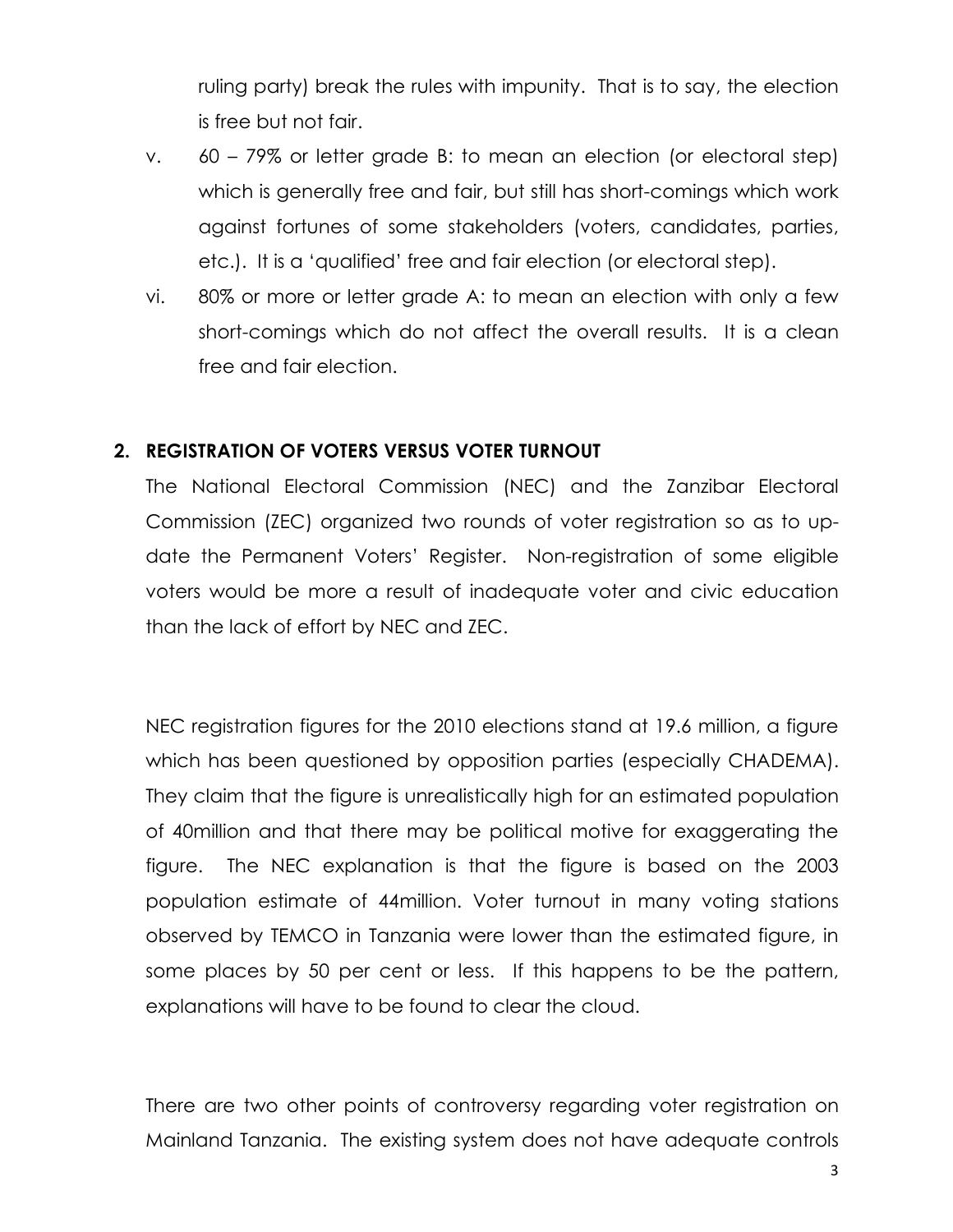for underage and foreigner registration, especially in border regions. During the one-party system the ten-cell leaders provided some controls, but these controls no longer exist under the multiparty system because each party may want their own supporters to be registered whether underage or foreigner. The Zanzibar Sheha could provide a model for the Mainland, but experience has shown that Sheha's role can be abused to serve the interests of the party in power. Some thinking is required in this area.

#### 3. NOMINATION OF CANDIDATES

Nomination of candidates has two stages: nomination within each participating party and the official nomination by NEC. The 2010 elections continued to show three models of intra-party nominations, namely: (i) fully participatory model, (ii) partially participatory model, and (iii) hand-picking model.

So far the fully participatory model has been used by CCM and CUF. The model was democratized further during the 2010 elections to allow all party members to vote for party members who seek party nomination for council and parliamentary candidacy. The preferential votes of party members are considered at party sittings at district, regional and national levels, with the possibility of making changes at each level. The model proved so transparent that it was possible for the Prevention and Combating of Corruption Bureau (PCCB) to track corrupt practices by several CCM aspirants on the mainland. However, the PCCB initiative was toned down for reasons which are still unclear.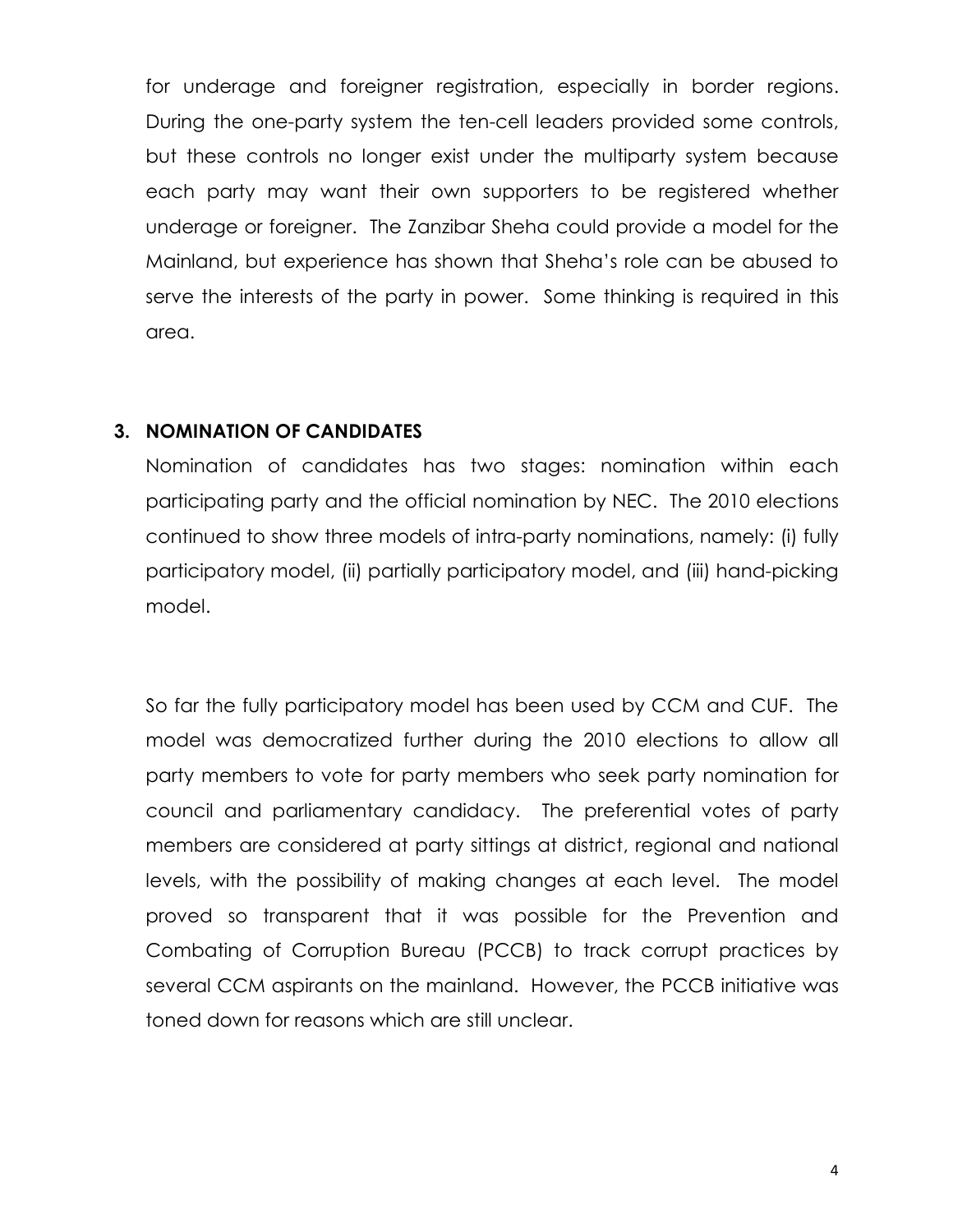The partially participatory model is based on delegates (not all members) who give preferential votes for the candidates before higher organs make final choice. This model is used by the better established parties in the opposition camp, especially CHADEMA and NCCR.

The hand-picking model is the least democratic and is used by most of the remaining 'small' or less established parties. It is really a top-down model, with the decision of who stands for what position being made by top party leaders. In practice, any member who wants and can finance his/her own campaigns can stand for a position in these parties because they have relatively few resources to support 'official' party candidates; and therefore there are fewer conflicts than in the larger parties. Conflicts were more pronounced in the larger parties, especially in the nominations of CCM. These conflicts led to several defections to opposition parties (especially to CHADEMA) by those who failed to secure nomination in CCM.

The official nomination of candidates by NEC did not raise many problems. Two presidential aspirants were dropped due to their failure to fulfill nomination conditions. The issue of unopposed candidates was back on the table during this election. Up to 500 CCM council and 16 parliamentary candidates were elected unopposed. Past experience (including the experience of the one-party system) show that at least some of those declared elected unopposed may have used corrupt means to achieve this status. Past recommendations have been that all those who have no opposers should be subjected to a Yes/No vote to see if the voters actually approve them. We should again repeat this recommendation. Observers' Assessment of Nomination in 135 constituencies out of the 223 observed by TEMCO in Tanzania provides the following scores: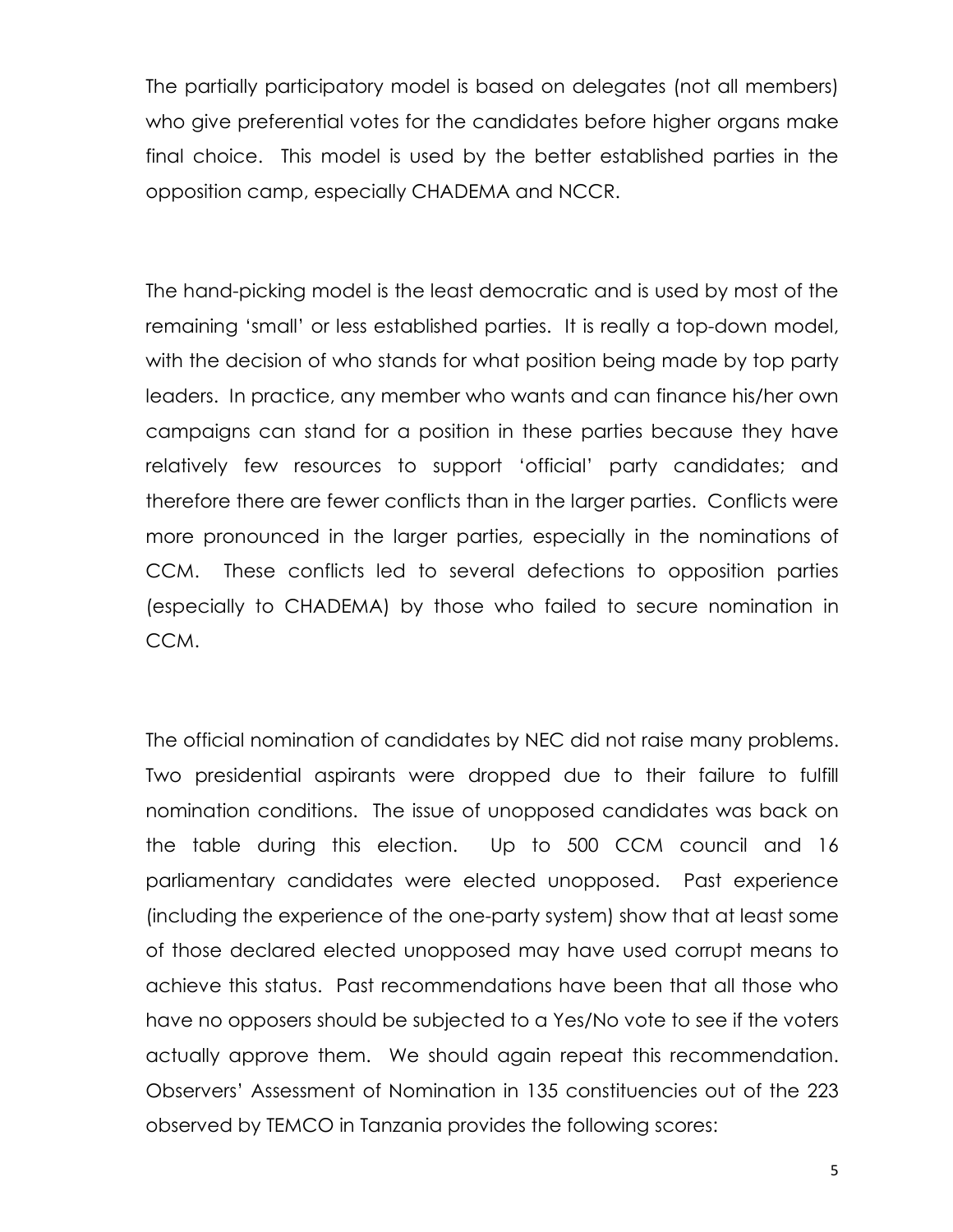- 0% or grade F: 1 constituency (0.7%)
- $\bullet$  1 39% or grade E: 3 constituencies (2.2%)
- $\bullet$  40 49% or grade D: 1 constituency (0.7%)
- $\bullet$  50 59% or grade C: 31 constituencies (23.0%)
- 60 79% or grade B: 68 constituencies (50.4%)
- 80% or above, or grade A: 31 constituencies (23.0%)

# Total = 135 constituencies

Analysis of the 135 constituencies suggest that, if this pattern persists in all the constituencies, the nomination process of 23% of the constituencies will be judged "free but not fair"; in 50.4% of the constituencies the nomination process will receive a 'qualified free and fair' certification; and in another 23% of the constituencies, nomination will receive a 'clean free and fair' certification. These figures are expected to change slightly when assessments of all the 223 constituencies observed by TEMCO in Tanzania are analysed.

# 4. ELECTION CAMPAIGNS

# 4.1 Positive Side

Taking the entire campaign period of 70 days, it will be seen that it was typified more by peace than by conflict. This is significant and cannot be taken for granted where people are competing for political power. Credit must be given to the major stakeholders:

- The voters who attended campaign meetings massively and yet were able to control their emotions.
- Political parties which struggled hard to curb the enthusiasm of their supporters.
- Candidates who observed reasonable limits of negative campaigning against opponents.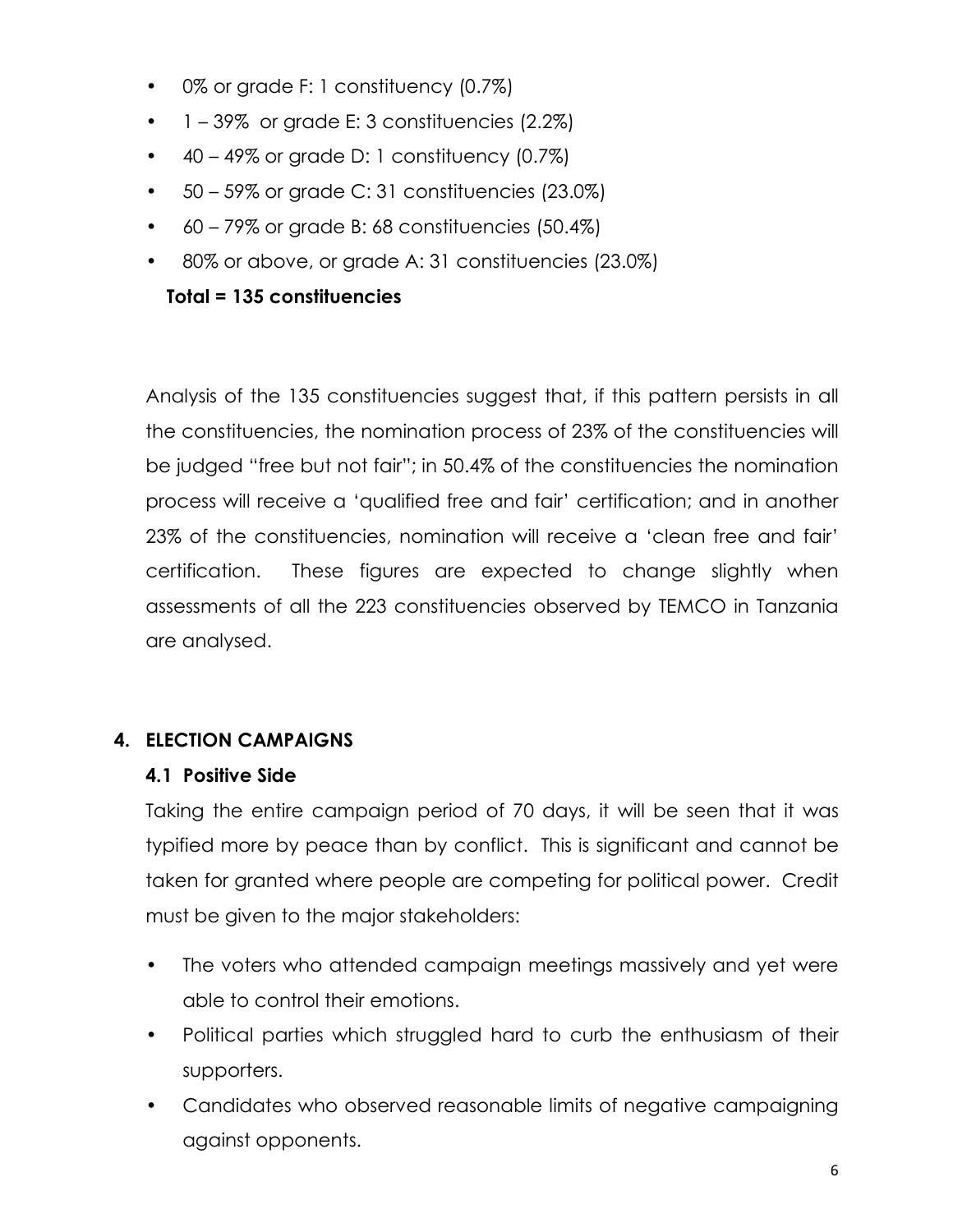- NEC and ZEC personnel in the field who tried hard to enforce campaign timetables.
- Security personnel (police) who kept order in campaign meetings, especially big public rallies, of presidential candidates.
- Media people who informed the public about the contents of party manifestos and campaign themes covered by candidates of different parties. Clearly the media (print and electronic) tried more than in previous elections to adhere to their own (and NEC's and ZEC's) code of conduct, especially in giving equal consideration to all parties and their candidates.

There are a lot more positive things that could be said about campaigns in this year's election. But it is equally important to look at some of the negative aspects as well.

# 4.2 Negative Side

Most of the negative things picked by TEMCO observers are not new; they however seem to have acquired bigger magnitude in this election. These will be classified into several categories:

# (i) Overstretched use of advantages of incumbency:

Minister-candidates and presidential candidates seeking re-election do have certain advantages of incumbency by the sheer fact that they are in power even as they market themselves to voters. Presidential candidates in power, in particular, attract state resources which he/she cannot be denied (e.g. security). This is fine. The problem has in all elections under the multiparty system been that this advantage has been overstretched or overexploited. During 2010 elections, for example, the following have been observed by TEMCO field observers: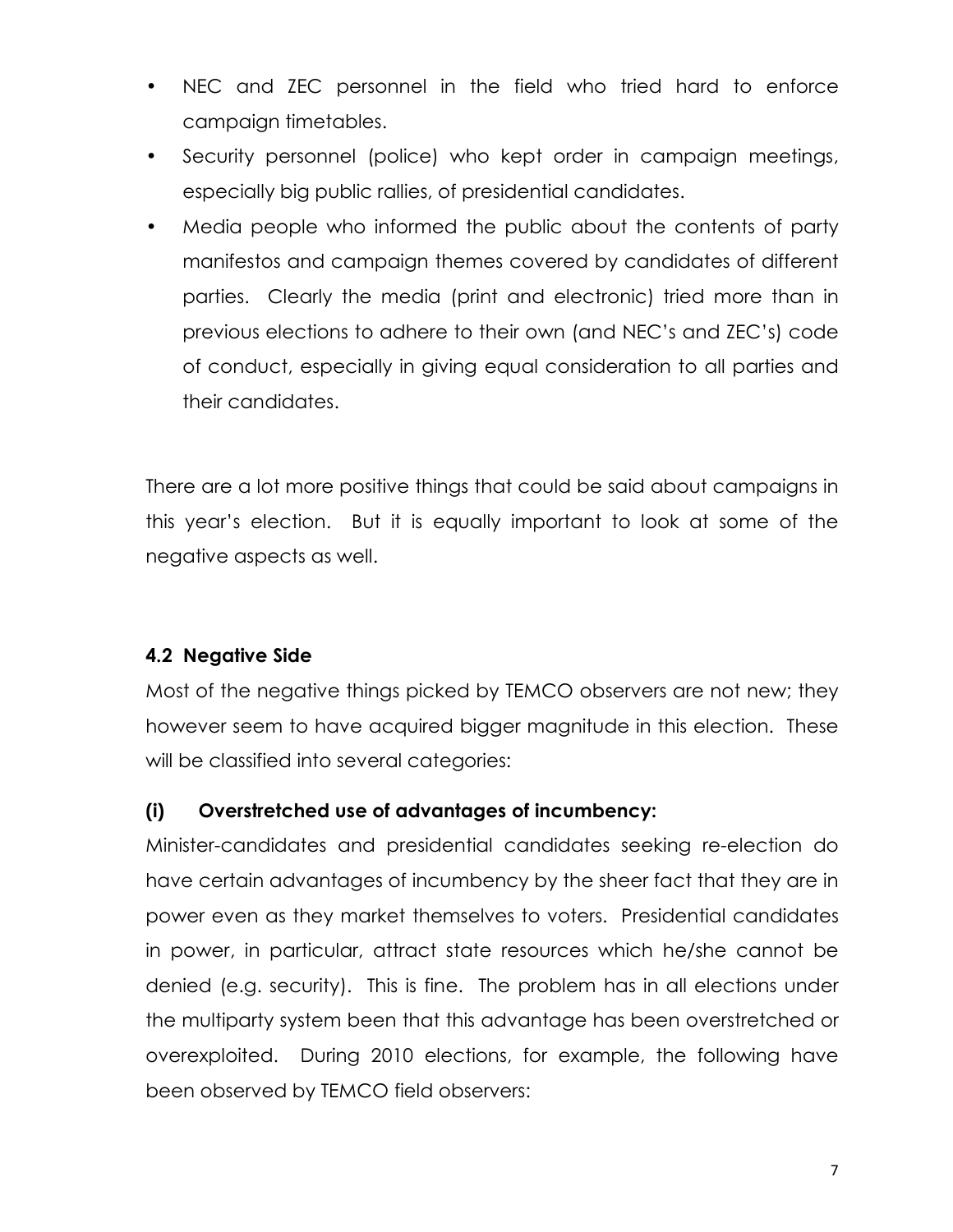- Regional and District Commissioners have placed state resources (vehicles etc) in campaign processions of the presidential candidate defending his position.
- In several places the presidential candidate in power addressed public meetings outside the legal campaign time (beyond 6.00pm), a practice which was then imitated by other presidential candidates (especially that of CHADEMA).
- There were several cases of making a decision or reversing a government decision previously made in campaign meetings – which violates the code of ethics, etc. Promises for what one will do for the people if returned to power are fine; but using current position to make or unmake a decision to gain votes is improper; for other candidates cannot do the same.

# (ii) Over-decorated campaigns

This was the first election under the new law on election expenses whose original purpose was to limit the use of big money in elections. Ironically, the campaign materials for the bigger parties, especially the ruling CCM, are clearly more elaborate and expensive in this than in previous elections. Even a casual observer of these campaign materials will not fail to conclude that this was a very expensive election and that some parties and candidates have spent fortunes. Because of the use of big money by big parties, the campaigns became a competition among unequals. The less resourced parties did not seem to be campaigning at all when compared with giants.

#### (iii) Violent actions

Most violent actions on the Mainland related to the stiff competition, especially between CCM and CHADEMA and in a fewer cases CCM and CUF. For example: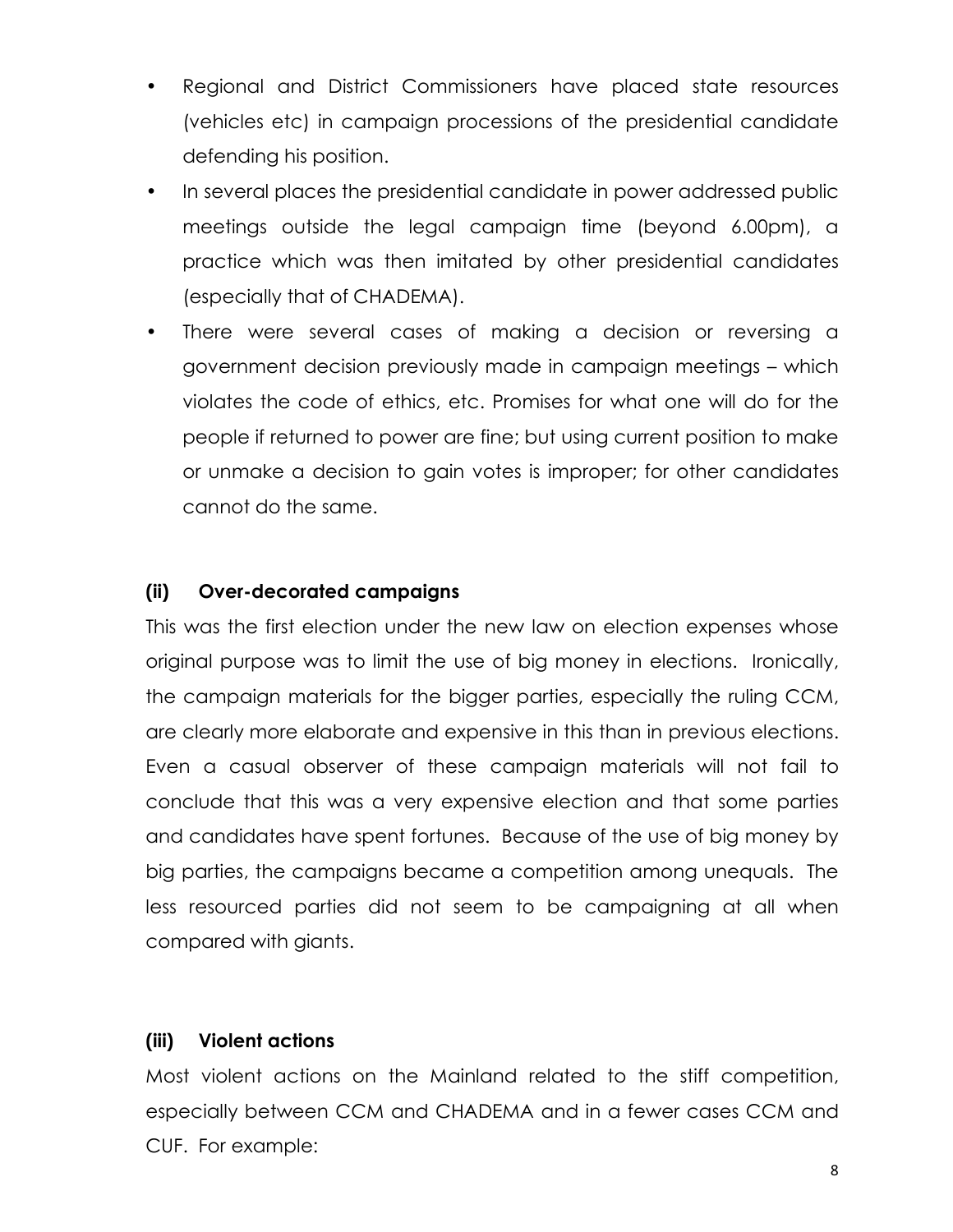- TEMCO observers in Dar es Salaam, Mwanza, Kilimanjaro, Mbeya and Mara regions reported several incidents of provocative language sometimes followed by physical confrontations between people believed to be members or supporters of CCM and CHADEMA. There were deaths reported in Maswa, Dodoma and Dar es Salaam.
- The TEMCO observer in Hai District received a veiled threat from a CCM cadre who charged him with being a CHADEMA supporter. Similarly, the Kinondoni constituency observer was intimidated at a CUF campaign rally by an individual who identified himself as a security officer of the party, charging him with being a CCM supporter.

In some of the cases of inter-party violence the police and party leaders were able to keep the situation under control.

# (iv) Breaking Rules and Code of Ethics

There were cases spread here and there of breaking election rules and the code of ethics. The following are examples:

- Non-adherence to the campaign timetable (and allocated venue for campaign meetings) which in some cases caused clashes.
- Some campaign rallies being extended beyond the official ending time (6.00pm). As we have noted, the main perpetrators were CCM and CHADEMA.
- Mutilation of campaign materials (photographs, flags, posters, etc) observed in a number of constituencies.
- Addressing campaign meetings while mixing the official language (Kiswahili) with local languages (vernacular). This was dominant in Mwanza, Kagera, Ruvuma, Shinyanga and Tabora regions.
- Incidences of negative campaigning (demeaning opponent's character) were noted particularly in Ilala, Bukoba urban,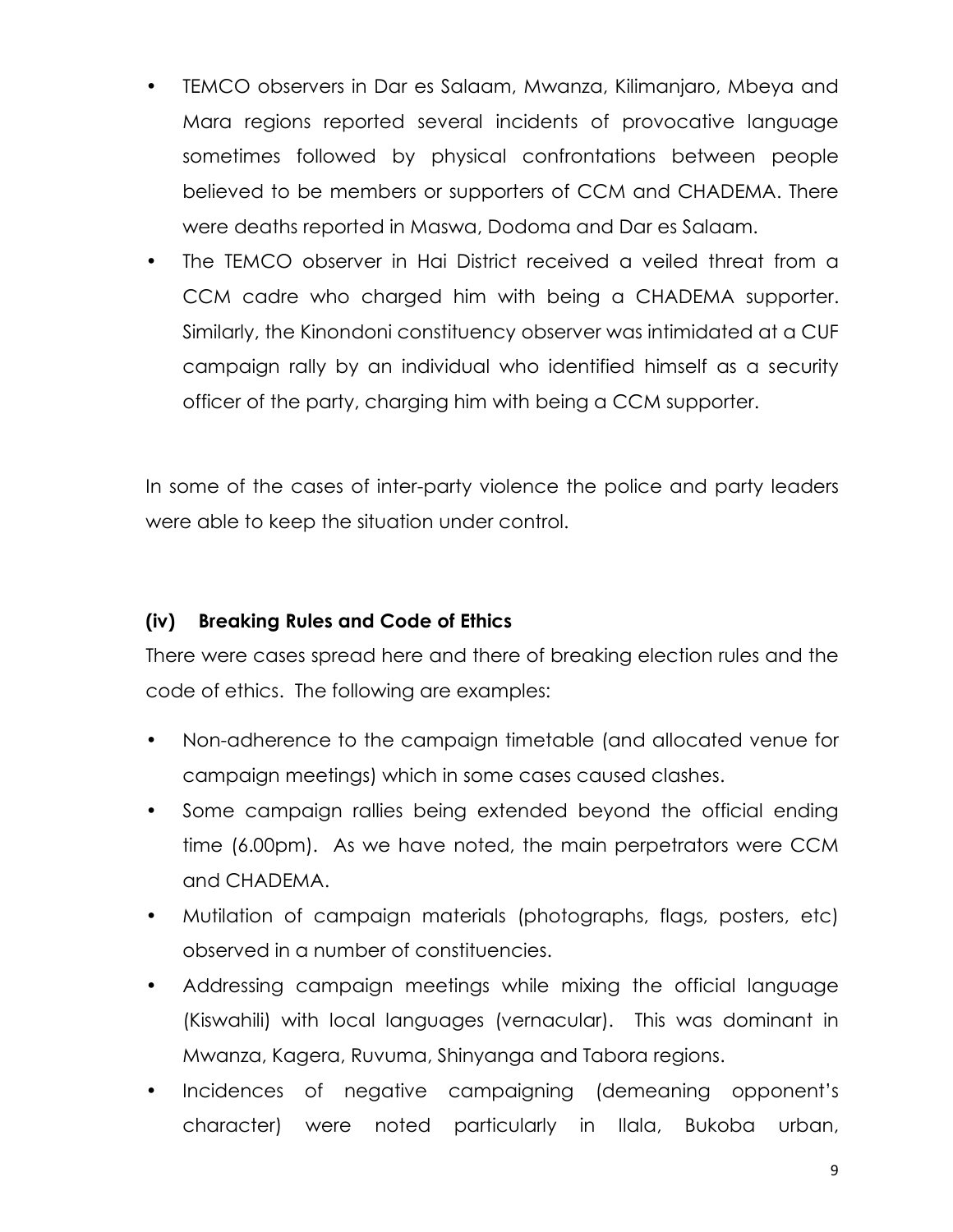Nyamagana, Moshi, Vunjo, Hai, Tunduma, Arusha Urban, Busanda, Temeke and Maswa East Constituencies. These related mainly to council and parliamentary candidates; but presidential candidates were not immune to this either.

#### 4.3 Observers' Assessment of Campaigns

Observer's assessment of the campaigns in 135 out of the 223 constituencies observed by TEMCO Tanzania give the following scores:

- 0% or grade F: No constituency had this grade
- $\bullet$  1 39% or grade E: 1 constituency (0.7%)
- $\bullet$  40 49% or grade D: 1 constituency (0.7%)
- $\bullet$  50 59% or grade C: 21 constituencies (15.6%)
- $\bullet$  60 79% or grade B: 87 constituencies (64.4%)
- 80% and above, or grade A: 25 constituencies (18.5%)

# Total = 135 constituencies

The trend suggested by this analysis is that the campaigns of 15.6% of the constituencies will be assessed as 'free but not fair'; in 64.4% of the constituencies the campaigns will receive a 'qualified free and fair' certification, while in 18.5% of the constituencies the campaigns will receive a 'clean free and fair' certification. As in the case of nomination, these figures are expected to change slightly when all assessments of 223 constituency campaigns have been analysed.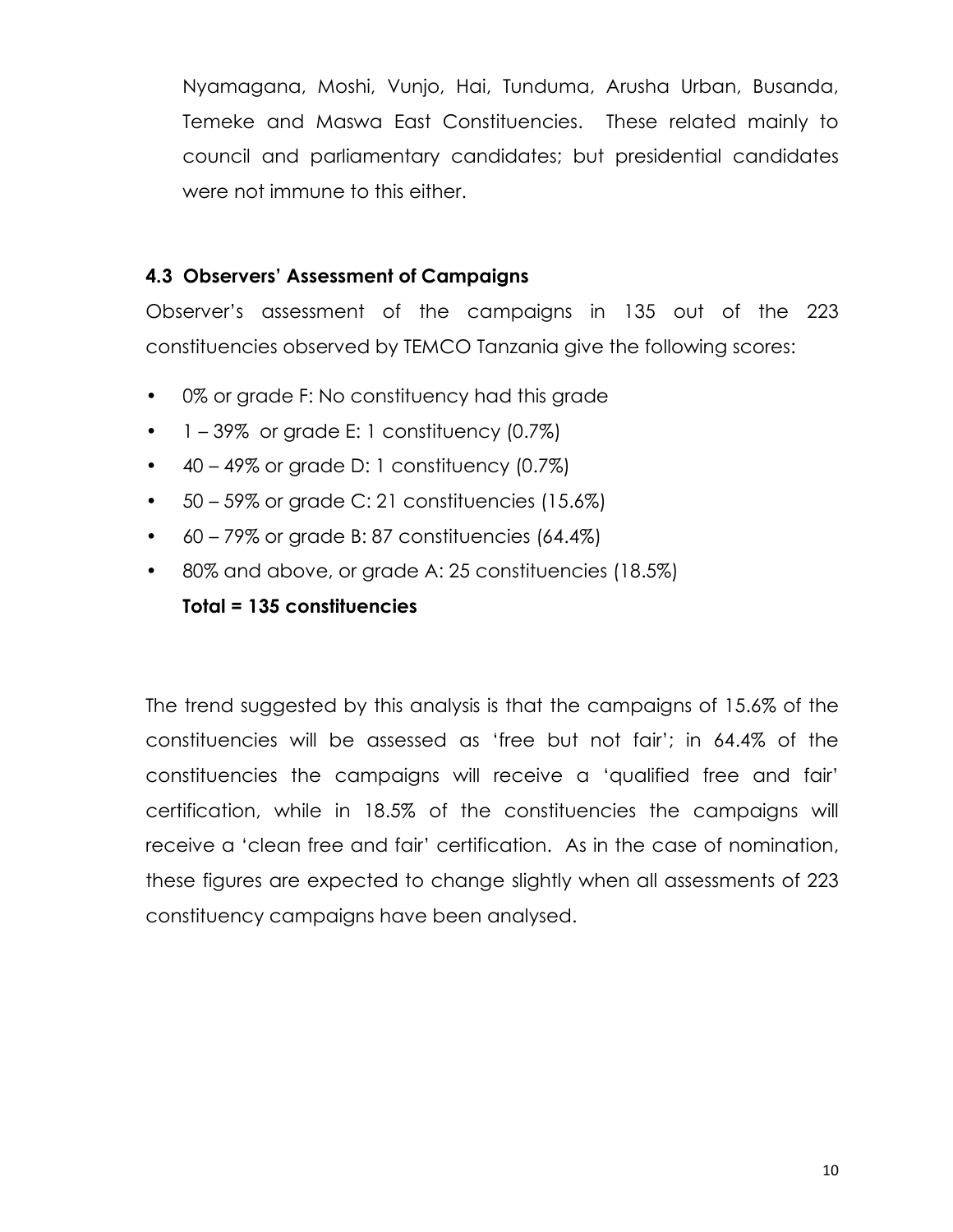# 5. ELECTION-DAY ACTIVITES: VOTING, VOTE COUNTING AND DECLARATION OF RESULTS

#### 5.1 Voting

In all places where voting materials had been supplied in adequate amount and voters were able to find their names on the list of voters posted at the polling station, or they were otherwise identified and allowed to vote, voting continued peacefully to the end. On the other hand, problems, complaints and desperate actions by voters typified all voting stations with inadequate supply of voting materials and where voters could not find their names on the list of voters.

These two are old problems which have continued to recur in every election, causing unnecessary inconveniency to voters or denying some the opportunity to cast their votes. NEC has had to postpone elections in several constituencies and wards because of non-availability of adequate voting materials. More care is needed to ensure that these managerial hitches are not interpreted as political strategies for rigging elections, and such interpretation has already been voiced by some stakeholders.

On the positive side, in most constituencies voters were reported to have high motivation to vote, forming queues at voting stations as early as 6.30am. Most stations opened on time and had adequate security and materials to commence voting. People with disability, elderly people, pregnant women and the sick were in all cases observed given priority.

As voting was continuing peacefully, some ugly episodes were reported in several places, for example: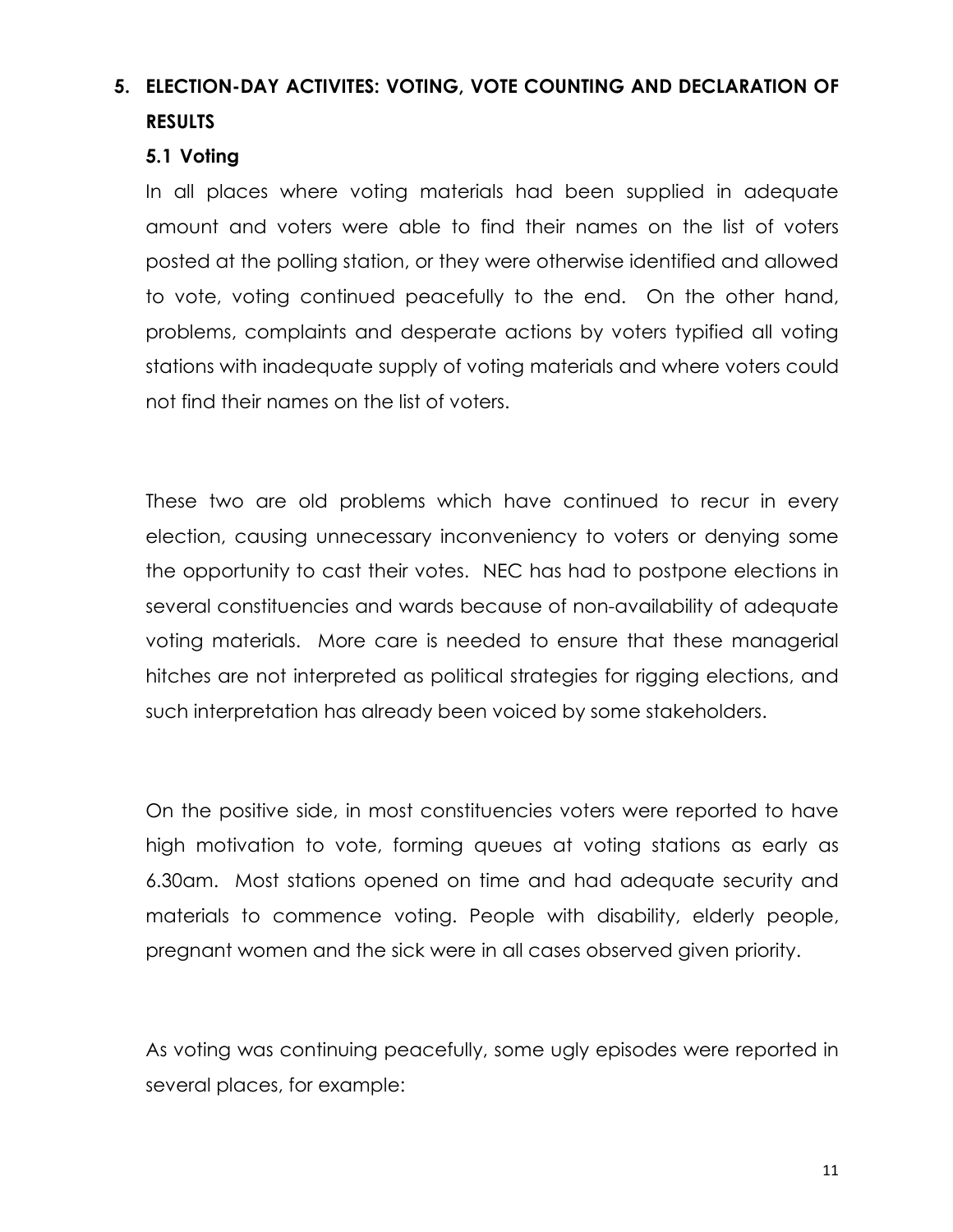- In Dar es Salaam (Ubungo and Segerea constituencies) there were reports of people seen with voting papers. It is still unclear as to what happened after their arrest by the police following reports by voters. There was a similar report from Mbeya where alert voters discovered a person with voting papers for parliamentary and presidential elections in the house of a presiding officer. It is still unclear what happened to the presiding officer after the voters had taken initiative to get him arrested by the police.
- In several places (including Dar es Salaam and Moshi) people were arrested for carrying several voters' cards. This may partly account for the observed discrepancy between estimated voters and people actually turning up to vote in a polling station.

#### 5.2 Vote Counting and Declaration of Results

Problems and violent actions started at this stage. Law demands that people should vacate the polling station as soon as they completed voting. In many places party fans, already suspecting that there may be fake voting papers which could be used to rig elections, were determined to remain within the vicinity of the polling station to monitor all suspicious activities. This led to violent confrontation with the police who tried to evacuate them forcibly.

Delay in counting the votes which led to delays in declaring the results of council and parliamentary elections fired the confrontation between the police and party fans who demanded declaration of results. Explanation by NEC personnel that delays were due to the lack of mastery of the new computerized counting system could not be accepted by anxious voters partly because it came late.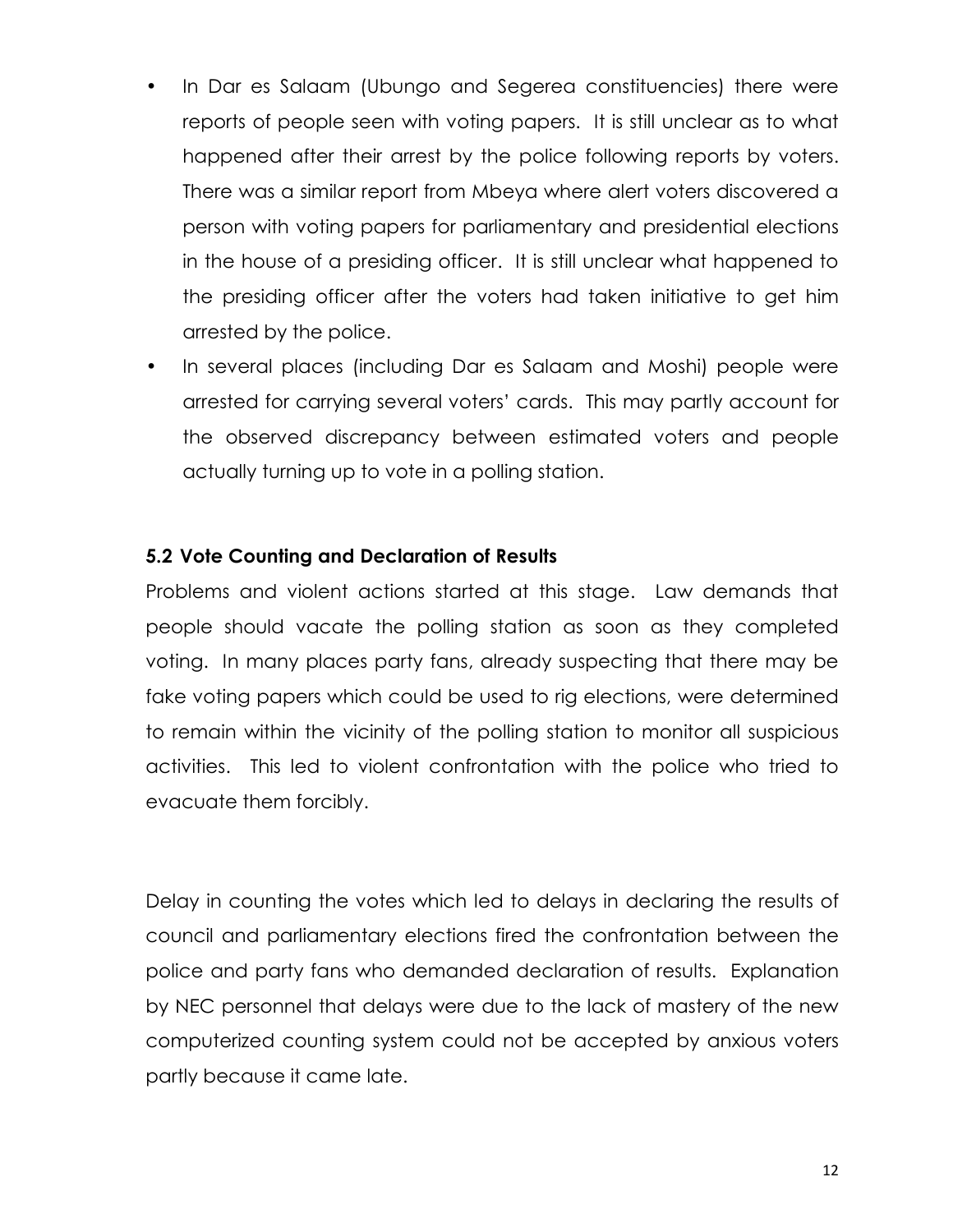The voters attributed delays to **politics** rather than **technics**. Unfortunately, it so happens that counting of votes took place in venues with poor lighting, further raising suspicions of vote rigging. Enough attention was not paid to the problem of lighting in many places, which is probably managerial slippage.

#### 5.3 Observers' Assessment of the Polling Day Activities

Poll observers' on-the-spot assessment of the process of voting, vote counting and declaration of results in 4,332 out of 7,363 polling stations observed by TEMCO in Tanzania gives the following scores:

- 0% or grade F: No polling station had this grade
- 1 39% or grade E: No polling station had this grade
- $\bullet$  40 49% or grade D: 7 polling stations (0.16%)
- 50 59% or grade C: 54 polling stations (1.25%)
- 60 79% or grade B: 1,313 polling station (30.31%)
- 80% or above, or grade A: 2,958 polling stations (68.28%)

# Total = 4,332 polling stations

The trend suggested by this analysis is that the voting activities of less than 2% polling stations will be considered as 'free but not fair'; and voting activities of 30.31% polling stations will receive a 'qualified free and fair' certification, while voting activities of 68.28% polling stations will receive a 'clean free and fair' certification, high proportion indeed. As in the case of the nomination and campaign figures, these figures are expected to change slightly when data for the full package of 7,363 polling stations have been analysed. At that point it will be possible to make an assessment of the entire election.